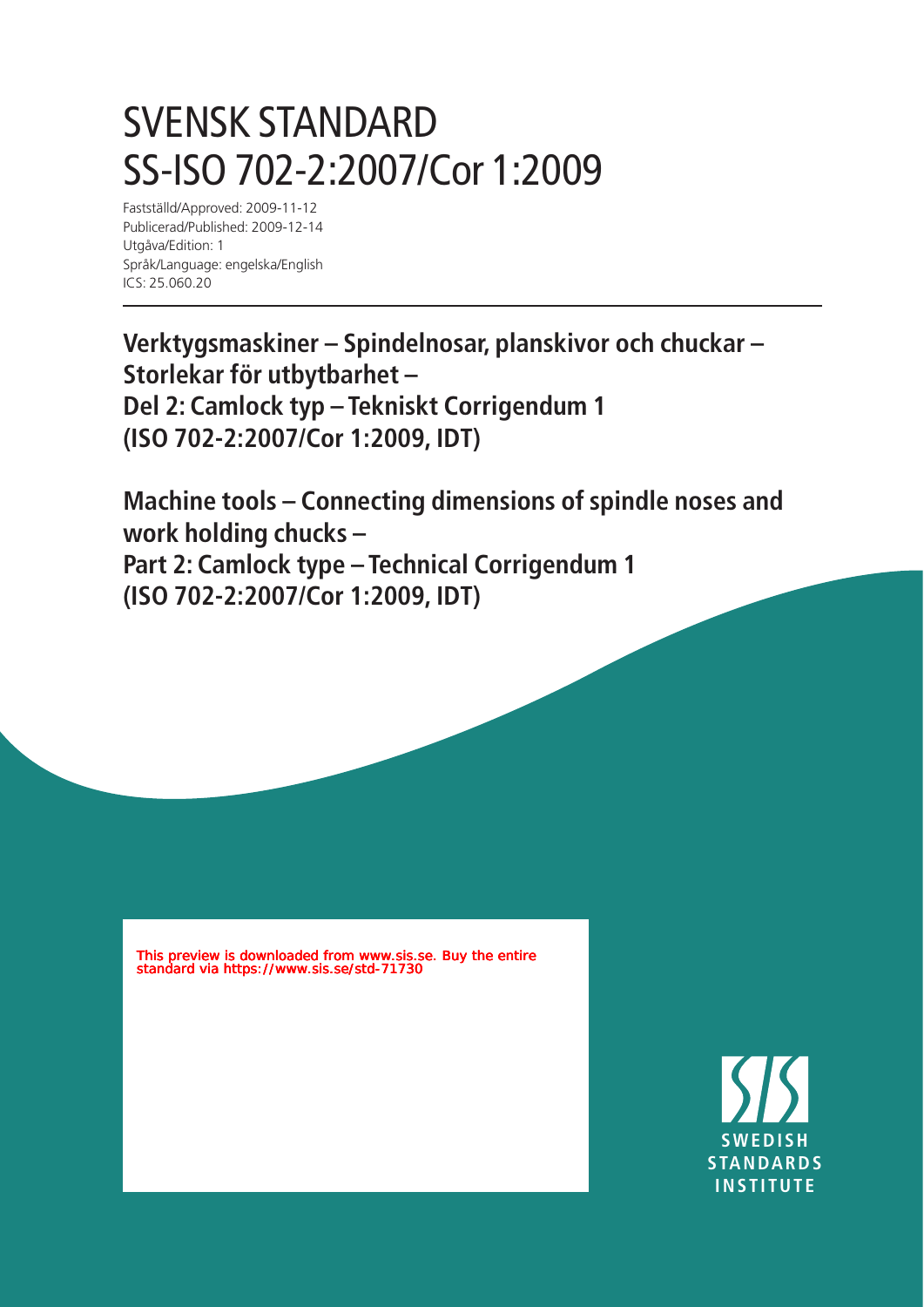This preview is downloaded from www.sis.se. Buy the entire standard via https://www.sis.se/std-71730

<sup>©</sup> Copyright/Upphovsrätten till denna produkt tillhör SIS, Swedish Standards Institute, Stockholm, Sverige. Användningen<br>av denna produkt regleras av slutanvändarlicensen som återfinns i denna produkt, se standardens sis av denna produkt regleras av slutanvändarlicensen som återfinns i denna produkt, se standardens sista sidor.

Upplysningar om sakinnehållet i standarden lämnas av SIS, Swedish Standards Institute, telefon 08-555 520 00. Standarder kan beställas hos SIS Förlag AB som även lämnar allmänna upplysningar om svensk och utländsk standard.

Information about the content of the standard is available from the Swedish Standards Institute (SIS), tel +46 8 555 520 00. Standards may be ordered from SIS Förlag AB, who can also provide general information about Swedish and foreign standards.

SIS Förlag AB, SE 118 80 Stockholm, Sweden. Tel: +46 8 555 523 10. Fax: +46 8 555 523 11. E-mail: sis.sales@sis.se Internet: www.sis.se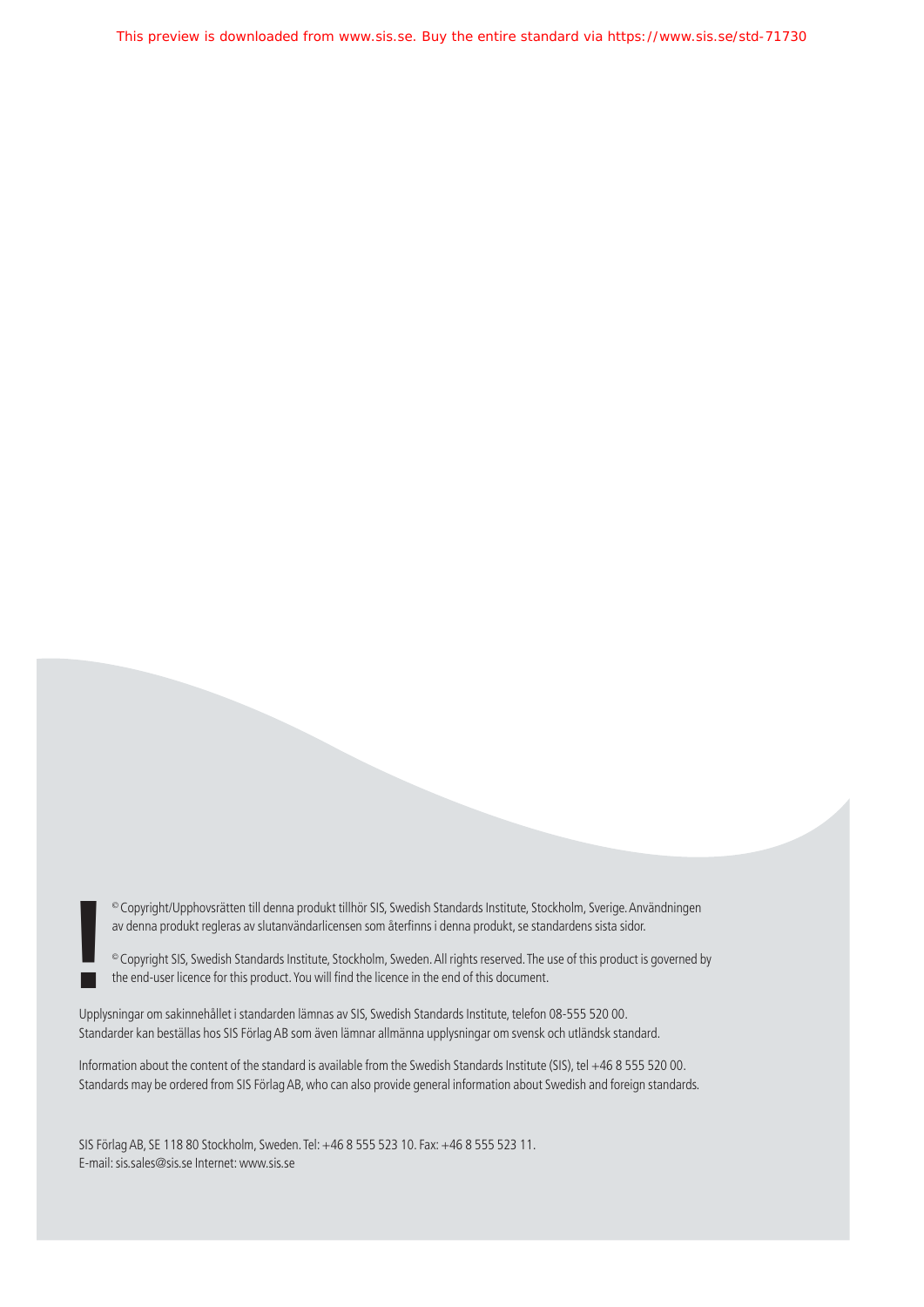Den internationella standarden ISO 702-2:2007/Cor 1:2009 gäller som svensk standard. Detta dokument innehåller den officiella engelska versionen av ISO 702-2:2007/Cor 1:2009.

The International Standard ISO 702-2:2007/Cor 1:2009 has the status of a Swedish Standard. This document contains the official English version of ISO 702-2:2007/Cor 1:2009.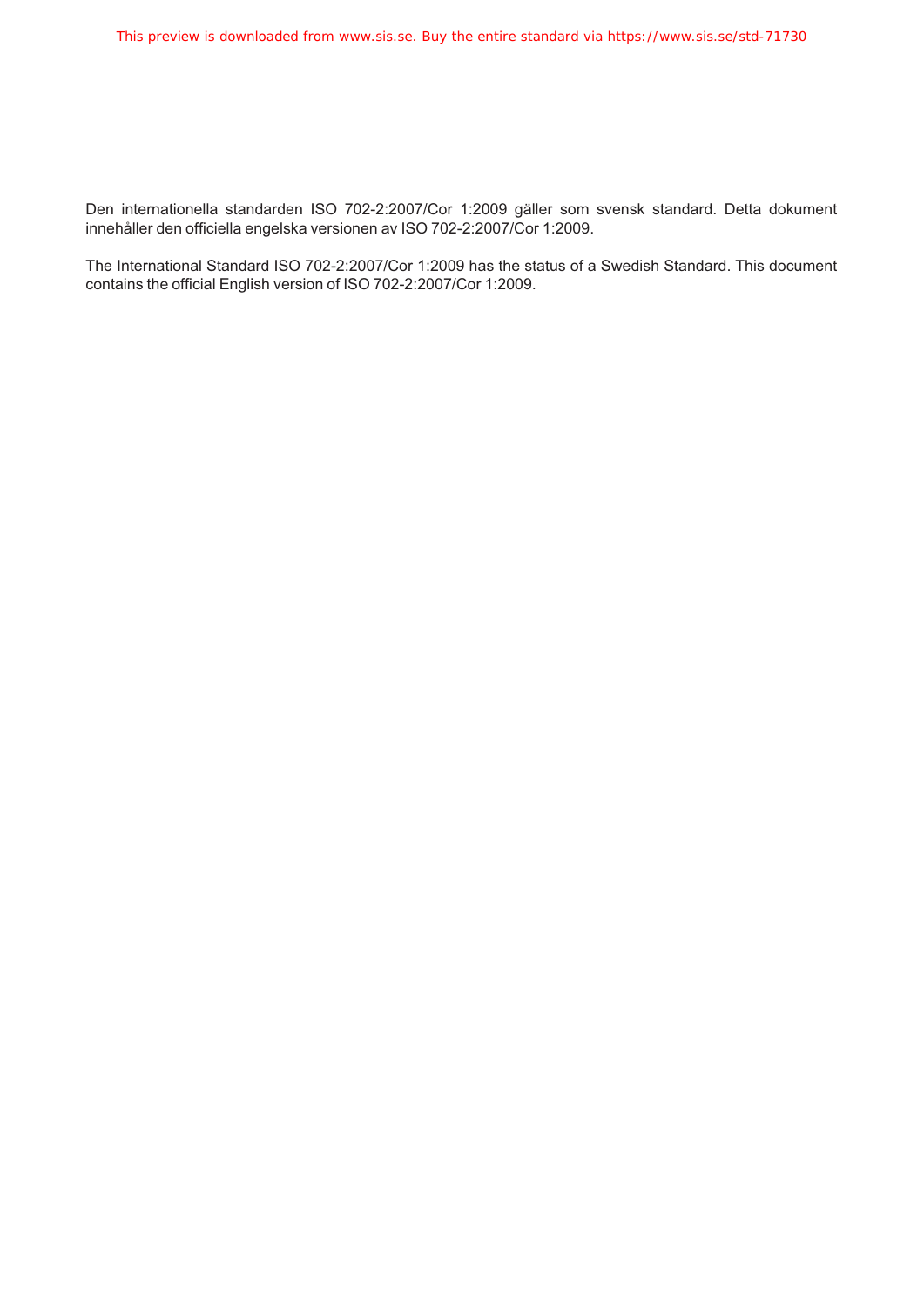This preview is downloaded from www.sis.se. Buy the entire standard via https://www.sis.se/std-71730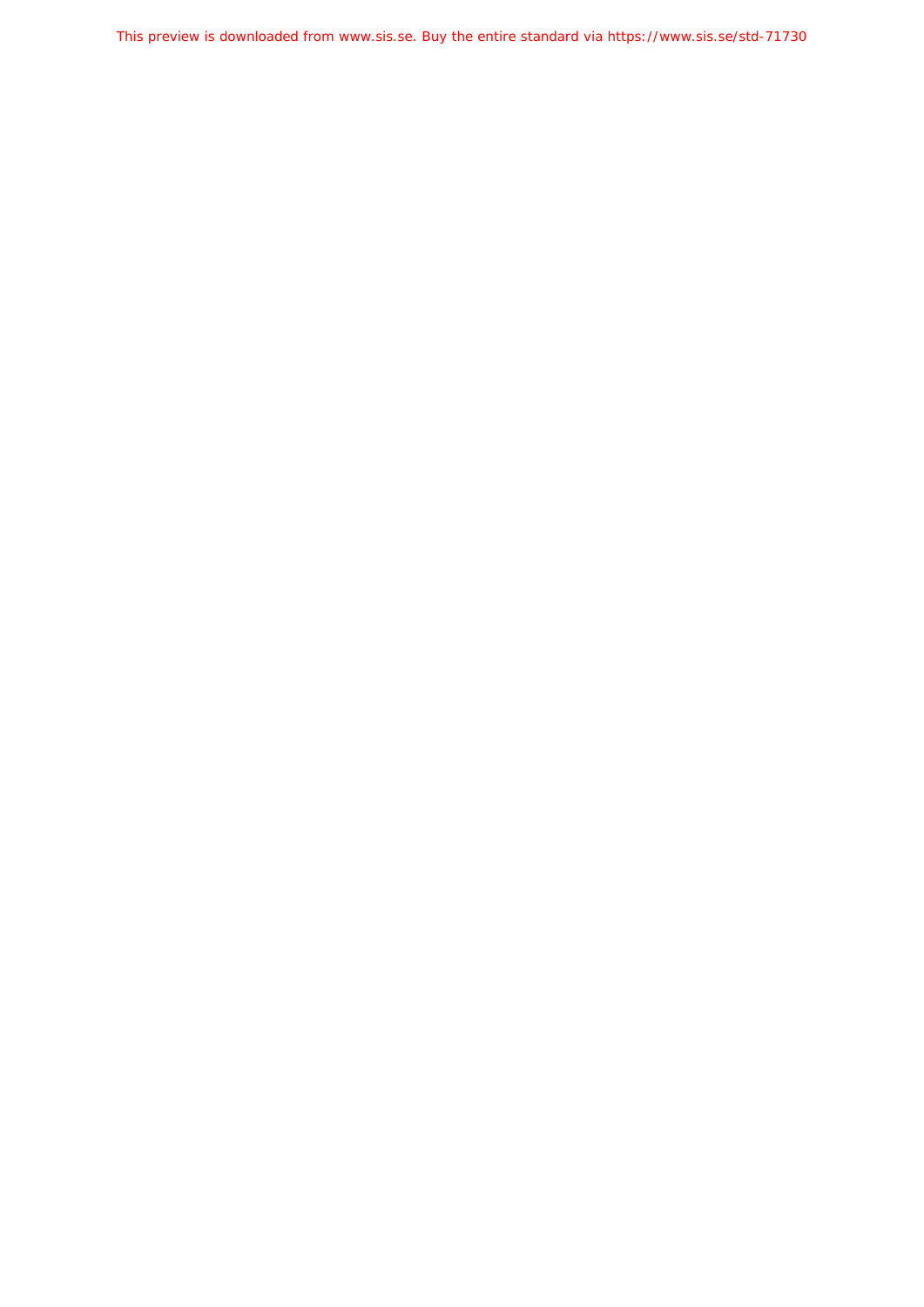## **Machine tools — Connecting dimensions of spindle noses and work holding chucks —**

Part 2: **Camlock type** 

TECHNICAL CORRIGENDUM 1

*Machines-outils — Dimensions d'assemblage des nez de broches et des mandrins porte-pièces — Partie 2: Type Camlock RECTIFICATIF TECHNIQUE 1*

Technical Corrigendum 1 to ISO 702-2:2007 was prepared by Technical Committee ISO/TC 39, *Machine tools*, Subcommittee SC 8, *Work holding spindles and chucks*.

*Page 3, Tableau 1* 

In the cell corresponding to row  $d_1$  and column 15, replace the tolerance  $\frac{40,01}{0}$  with  $\frac{40,016}{0}$  ".

 $\overline{a}$